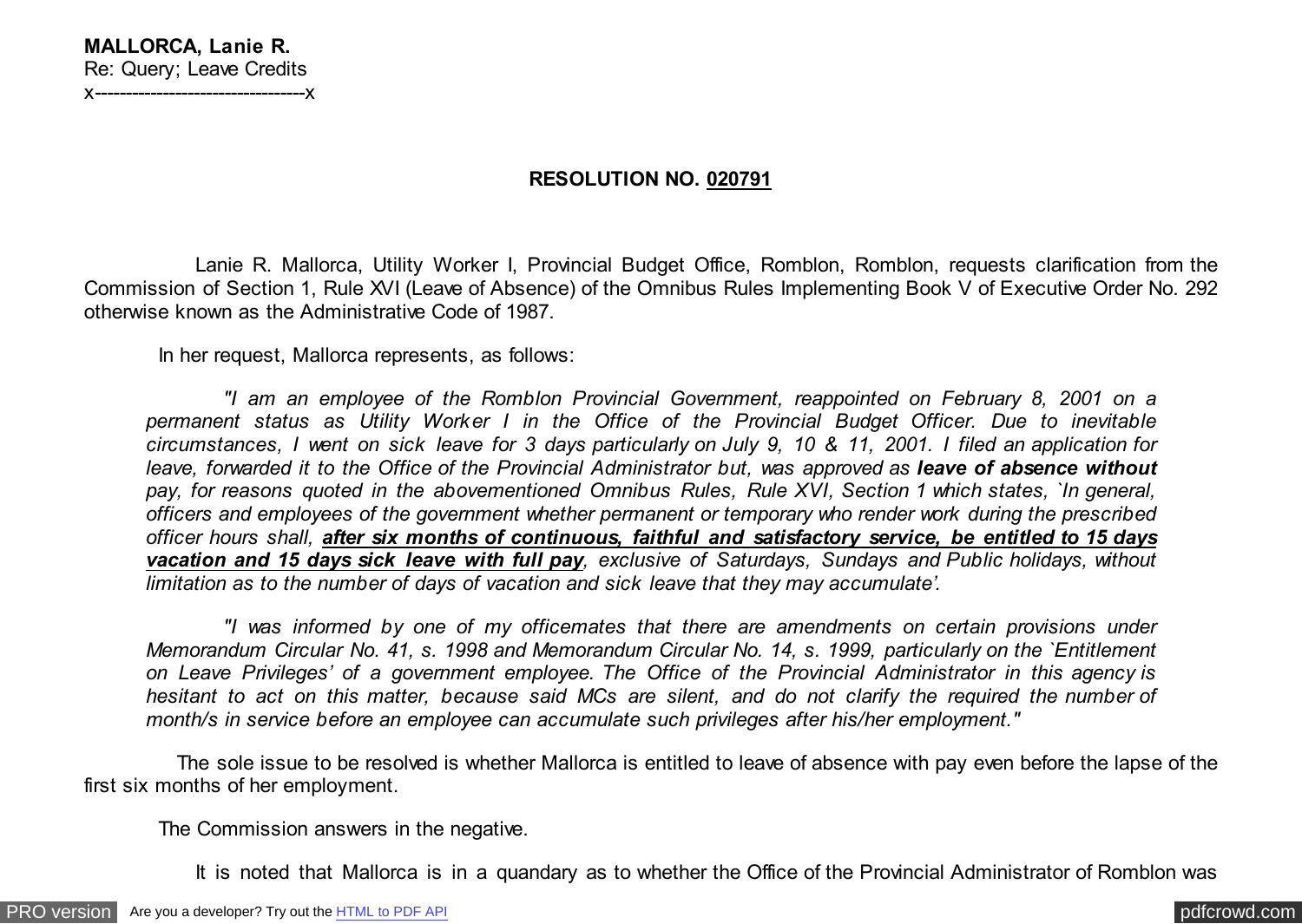correct in applying the provision of Section 1, Rule XVI of the Omnibus Rules Implementing Book V of EO 292 on her application for sick leave which was approved as absence without pay.

Said provision of the Omnibus Rules reads, as follows:

 *"In general, officers and employees of the government whether permanent or temporary who render work during the prescribed office hours shall, after six months of continuous, faithful and satisfactory service, be entitled to 15 days vacation and 15 days sick leave annually with full pay, exclusive of Saturdays, Sundays and public holidays without limitation as to the number of days of vacation and sick that they may accumulate."*

 If the aforequoted provision is still the governing rule and would be applied to Mallorca's sick leave incurred on July 9, 10 and 11, 2001, the Provincial Administrator was thus correct in approving the same as leave of absence without pay considering that Mallorca had not yet satisfied the service requirement of six months at the time said leave was incurred. In other words, Mallorca was not yet entitled to enjoy the said leave privilege during the first six months of her employment.

 However, the above rule has already been amended by **CSC Memorandum Circular No. 41, s. 1998 (Revised Omnibus Rules on Leave), as further amended by CSC Memorandum Circular No. 14, s. 1999, specifically Section 1 thereof** which provides, as follows:

 *"Section 1. Entitlement to leave privileges. – In general, appointive officials up to the level of heads of executive departments, heads of departments, undersecretaries and employees of the government whether permanent, temporary or casual, who render work during the prescribed office hours, shall be entitled to 15 days vacation and 15 days sick leave annually with full pay exclusive of Saturdays, Sundays, Public Holidays, without limitation as to the number of days of vacation and sick leave that they may accumulate."*

 It is worth stressing that the phrase *"after six months of continuous, faithful and satisfactory service"* as appearing in Section 1 of the old Omnibus Rules was already deleted in Section 1 of CSC MC No. 14, s. 1999. Such being the case, it follows that the six (6)-month continuous, faithful and satisfactory service requirement is no longer a condition *sine qua non* before an employee could file a leave of absence with pay provided he/she had earned leave credits at the time of the filing thereof which shall be deemed accrued from the first day of his/her service in the government.

 **WHEREFORE,** the Commission rules and so holds that Lanie R. Mallorca's application for sick leave covering the period from July 9 to 11, 2001 should be approved as leave of absence with pay pursuant to Section 1 of CSC Memorandum Circular No. 14, s. 1999. This is, however, subject to the condition that she had earned leave credits at the time of the filing thereof.

Quezon City, **JUN 05 2002**